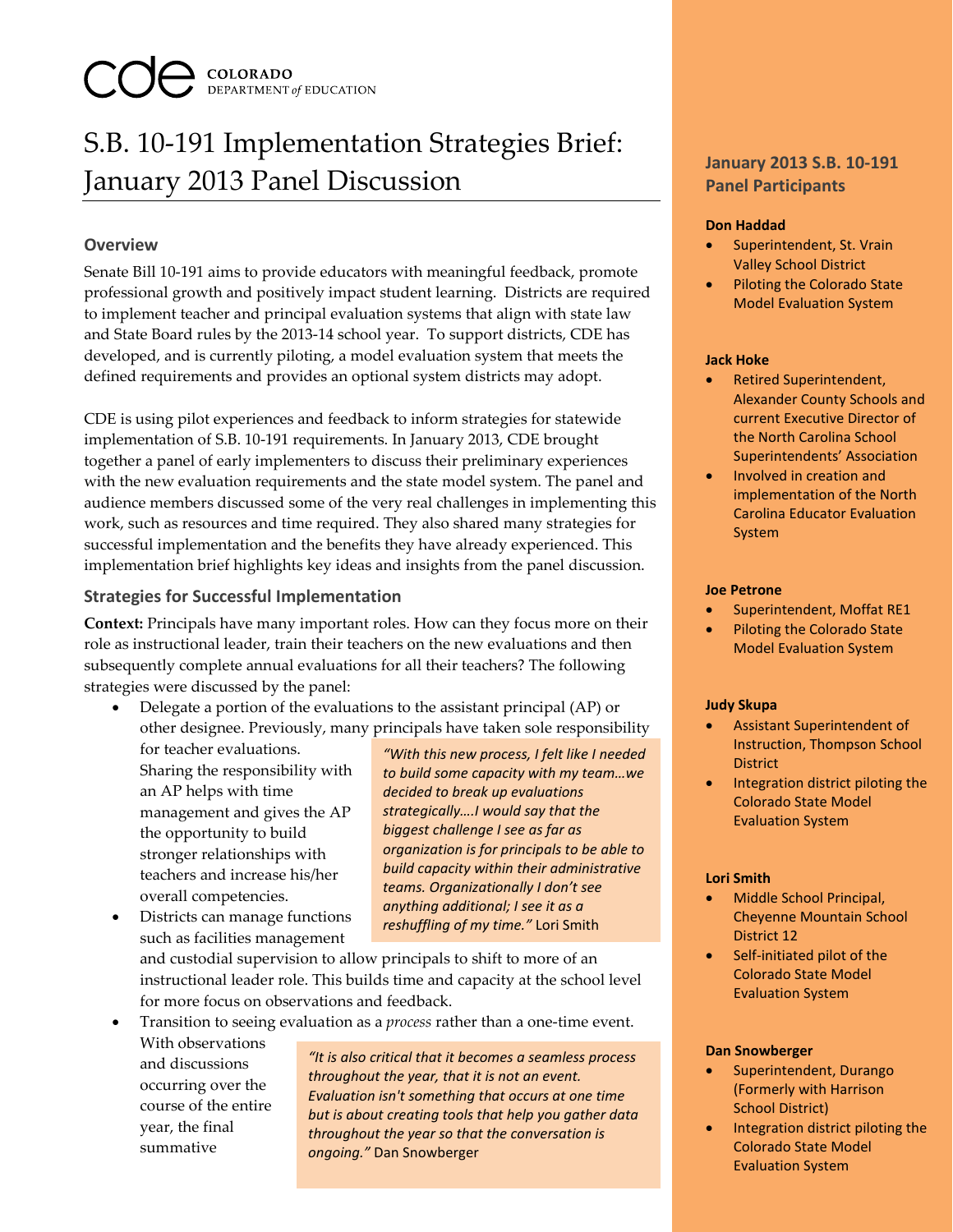evaluation is easier and less time-consuming.

• Engage early on. Take time this year (2012- 13) to learn about the requirements, review the rubrics and begin training staff. Also, take time to become familiar with the new system

*"As a superintendent, I am confident in delegating to our outstanding team of professionals; however, Senate Bill 191 is something so significant that I would recommend that everyone throughout the system engage at a more intense level earlier in the process."* Don Haddad

prior to making long-term organizational changes. The first year of implementation requires more time and is the most stressful. By the second year, everyone will have a better understanding of the new system and the time requirements.

• To alleviate anxiety and build trust, engage teachers in as many aspects of the planning and implementation as possible. This helps build principals' capacity and provides great opportunities for teachers' professional growth. The more staff from a building are involved, the more momentum and commitment to the new process.

*When we did the train-the-trainer with our principals we included two or three teachers so that it was a collective effort. That was very powerful."* Jack Hoke

*"Teacher involvement is so critical in terms of leadership. We have definitely engaged many of our outstanding teachers."* Don Haddad

- Use existing meetings and professional development days to begin training and digging into this work. Faculty meetings can become professional learning communities with teachers diving into the professional practices rubric and discussing strategies for specific standards/elements of effective teaching. Similarly, administrator meetings can be used for district leaders to discuss strategies and work together to advance implementation.
- Engage teachers when putting together the student learning outcomes (student growth) part of the evaluation. Start by conducting an inventory of the assessments currently available.
- Do a budget analysis to identify non-essentials; reallocate funding to support this work.
- During the training and implementation process, stay focused on the elements that create positive energy such as professional growth and the positive impact on students. Work to shift the conversations from "how do I get exceeds expectations" to "what can I do to improve my practice and be even better."

*"We have one teacher that says it best: 'Bring on your new evaluation system because you've given me the tools. You've given me the tools I need to be a better educator."* Judy Skupa

#### **Benefits of New Evaluations**

**Context:** During the panel discussion, the pilot superintendents and principal relayed many benefits associated with piloting the new evaluation system:

The model evaluation system rubric provides a roadmap for both teachers and principals as to what effective instructional practice looks like. Being part of the pilot has increased conversation and focus on instructional effectiveness and has also provided concrete ideas for areas of growth.

*"One of the mindsets we have to shift is that we have to think less of evaluation and more of professional development. That's what this process is really about. It's about developing teachers along the continuum."* Dan Snowberger

- The model process creates more of a partnership between principals and teachers. It is focused on the professional needs and aspirations of teachers rather than a compliance exercise for the human resources department.
- Teachers in the pilot report that evaluation feels less subjective with the new rubric and process; they greatly appreciate receiving *actionable* feedback.

*"A teacher told me 'you know the very best part of this is that it provides that actionable feedback. I'm not sure I've ever received actionable feedback before and it's very, very critical.'"* Judy Skupa

The self-assessment step gives the district information on where to focus their energy (e.g. professional development needs).